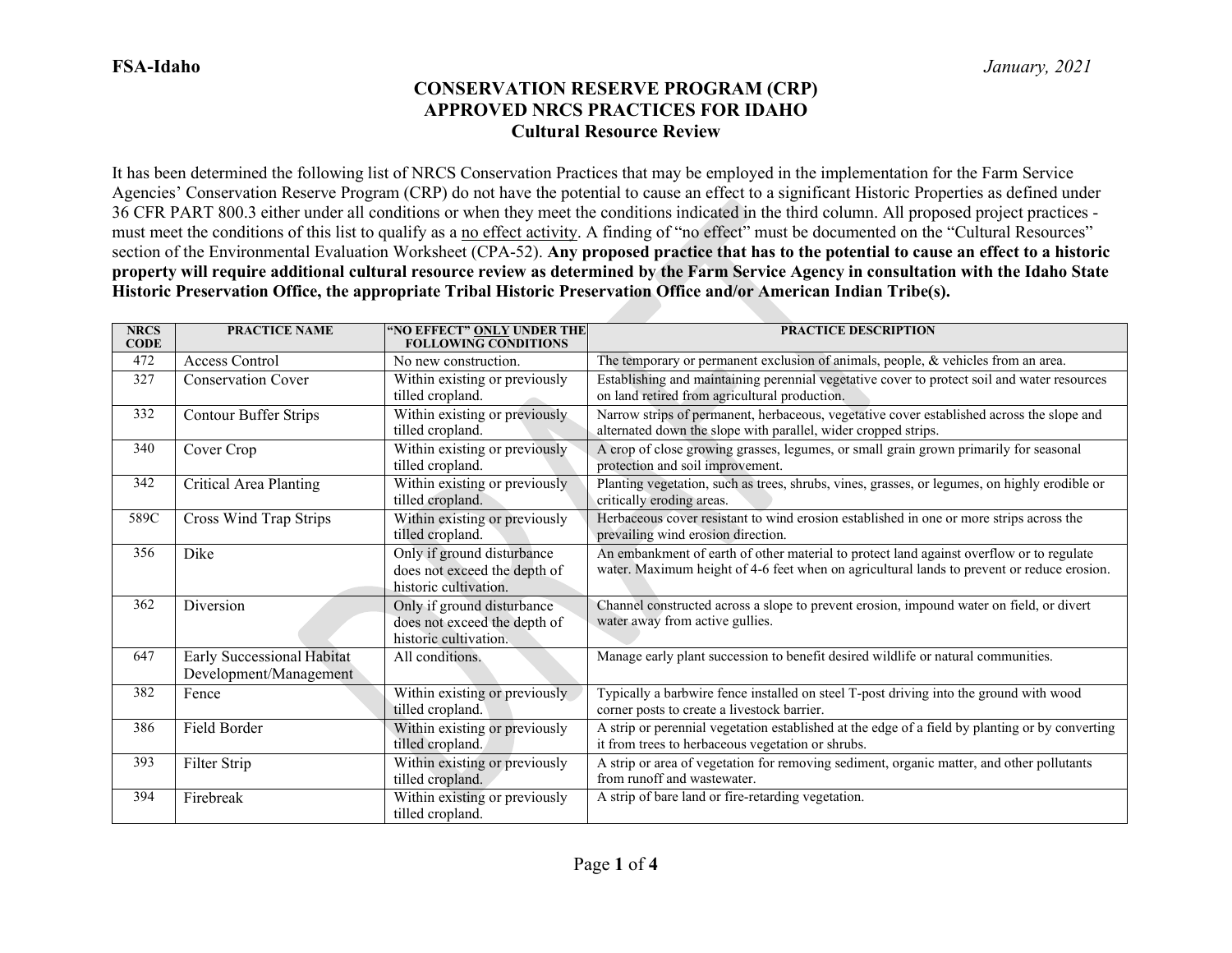| <b>NRCS</b><br><b>CODE</b> | <b>PRACTICE NAME</b>                        | "NO EFFECT" ONLY UNDER THE<br><b>FOLLOWING CONDITIONS</b>                           | <b>PRACTICE DESCRIPTION</b>                                                                                                                                                                                                                                                  |
|----------------------------|---------------------------------------------|-------------------------------------------------------------------------------------|------------------------------------------------------------------------------------------------------------------------------------------------------------------------------------------------------------------------------------------------------------------------------|
| 511                        | Forage Harvest Management                   | All conditions. Not an<br>undertaking.                                              | The timely cutting and removal of forages from the field as hay, greenchop, or silage for the<br>benefit of wildlife or other ecological concerns.                                                                                                                           |
| 666                        | Forest Stand Improvement                    | Hand-work only and/or within<br>previously tilled cropland.                         | Selective removal of small diameter trees $(< 6$ inch diameter) to improve forest health.                                                                                                                                                                                    |
| 410                        | <b>Grade Stabilization Structure</b>        | Only if ground disturbance<br>does not exceed the depth of<br>historic cultivation. | A structure installed in a channel to control water flow and prevent gullies and head cuts.                                                                                                                                                                                  |
| 412                        | <b>Grassed Waterways</b>                    | Within existing or previously<br>tilled cropland.                                   | A natural or constructed channel that is shaped or graded to required dimensions and<br>established in suitable vegetation for the stable conveyance of runoff.                                                                                                              |
| 548                        | <b>Grazing Land Mechanical</b><br>Treatment | Within existing or previously<br>tilled cropland.                                   | Modifying physical soil and/or plant conditions with mechanical tools by treatments such as<br>pitting, contour furrowing, and chiseling, ripping or subsoiling.                                                                                                             |
| 430                        | Irrigation Pipeline                         | Only if ground disturbance<br>does not exceed the depth of<br>historic cultivation. | Pipeline installed to deliver irrigation water to a field for the purpose of aide in the<br>establishment of vegetation on previously cultivated areas.                                                                                                                      |
| 441                        | Irrigation System,<br>Microirrigation       | Within existing or previously<br>tilled cropland                                    | A surface laid or swallow buried drip or spray irrigation designed to delivery small<br>quantities of water to tree seedlings or other established vegetation.                                                                                                               |
| 468                        | <b>Lined Waterway or Outlet</b>             | Only if ground disturbance<br>does not exceed the depth of<br>historic cultivation. | A waterway or outlet structure having an erosion resistant lining of stone, concrete or other<br>permanent material.                                                                                                                                                         |
| 516                        | Livestock Pipeline                          | Only if ground disturbance<br>does not exceed the depth of<br>historic cultivation. | A pipeline having an inside diameter of 8-inches or less installed to convey water to points<br>of use for livestock or wildlife.                                                                                                                                            |
| 484                        | Mulching                                    | All conditions                                                                      | Applying plant residues or other suitable materials not produced on the site to the soil<br>surface.                                                                                                                                                                         |
| 590                        | Nutrient Management                         | All conditions                                                                      | Managing the amount, form, placement, and timing of applications of plant nutrients.                                                                                                                                                                                         |
| $\overline{512}$           | Pasture & Hay Planting                      | Within existing or previously<br>tilled cropland.                                   | Establishing and reestablishing long term stands of adapted species of perennial, biennial, or<br>reseeding forage plants.                                                                                                                                                   |
| 595                        | Pest Management Conservation<br>System      | All conditions.                                                                     | Utilizing environmentally sensitive prevention, avoidance, monitoring and suppression<br>strategies, to manage weeds, insects, diseases, animals and other organisms (including<br>invasive and noninvasive species), that directly or indirectly cause damage or annoyance. |
| 338                        | Prescribed Burning                          | Within existing or previously<br>tilled cropland.                                   | Controlled fire applied to an area to remove or control vegetation.                                                                                                                                                                                                          |
| 528                        | Prescribed Grazing                          | All conditions                                                                      | Managing vegetation by adjusting the intensity, frequency, timing and duration of grazing by<br>livestock.                                                                                                                                                                   |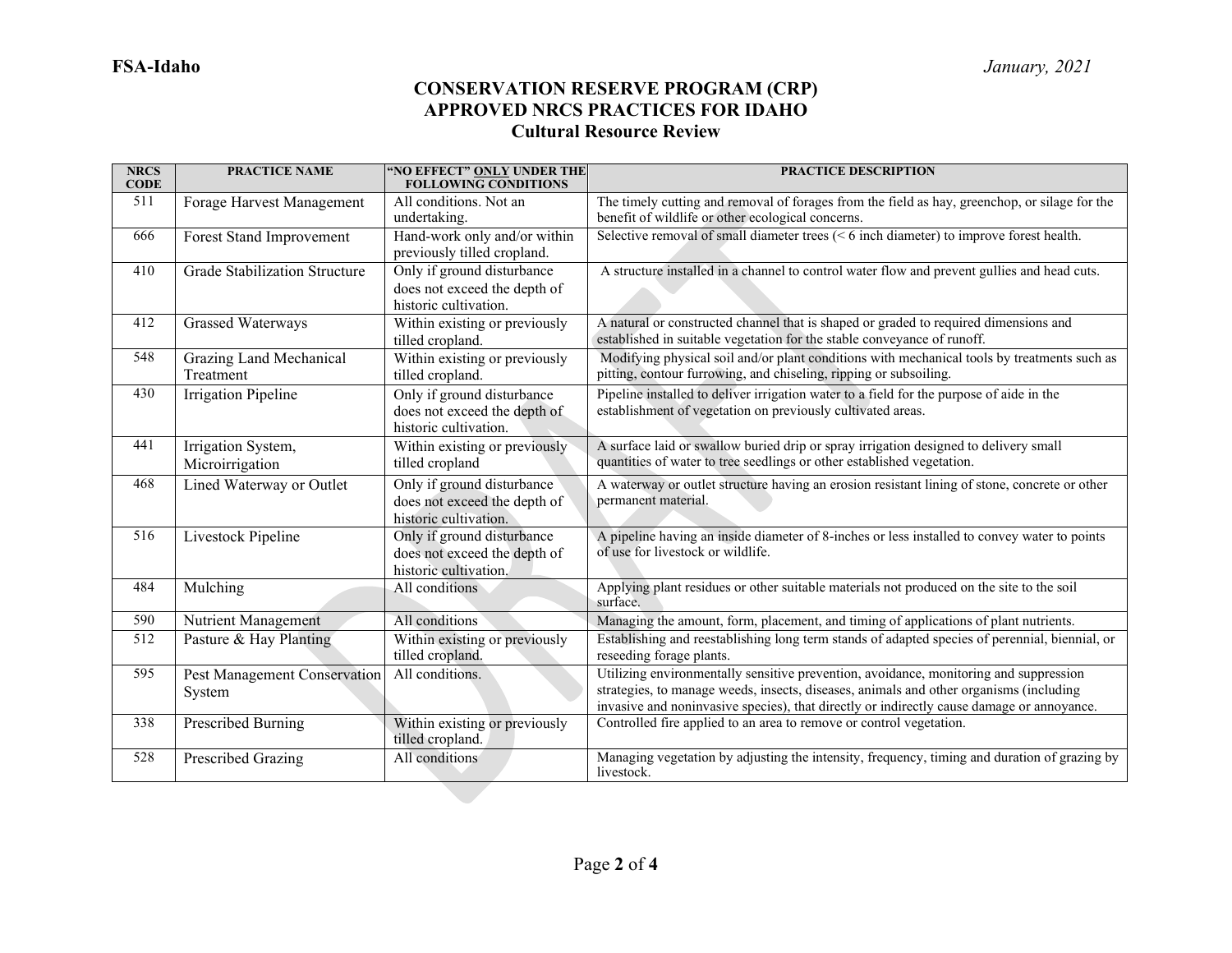| <b>NRCS</b><br><b>CODE</b> | <b>PRACTICE NAME</b>                                                   | "NO EFFECT" ONLY UNDER THE<br><b>FOLLOWING CONDITIONS</b>                                                                                                          | <b>PRACTICE DESCRIPTION</b>                                                                                                                                                                                                          |
|----------------------------|------------------------------------------------------------------------|--------------------------------------------------------------------------------------------------------------------------------------------------------------------|--------------------------------------------------------------------------------------------------------------------------------------------------------------------------------------------------------------------------------------|
| 550                        | Range Planting                                                         | Within existing or previously<br>tilled cropland or broadcast<br>seeding.                                                                                          | Establishing perennial or self-sustaining vegetation on marginal pasturelands.                                                                                                                                                       |
| 643                        | <b>Restoration and Management</b><br>of Rare and Declining<br>Habitats | All conditions. Not an<br>undertaking.                                                                                                                             | Managing livestock access, haying, grazing, prescribed burning and other manage operations<br>to restore or conserve unique or diminishing native ecosystems.                                                                        |
| 391                        | Riparian Forest Buffer                                                 | Within existing or previously<br>tilled cropland, or without new<br>plantings                                                                                      | Maintaining existing vegetation or planting news tree and/or shrubs buffer between a field or<br>pasture and adjacent to watercourses or water bodies.                                                                               |
| 390                        | Riparian Herbaceous Cover                                              | Within existing or previously<br>tilled cropland.                                                                                                                  | Establishing appropriate vegetation in riparian areas.                                                                                                                                                                               |
| 646                        | Shallow Water Development<br>and Management                            | Only if ground disturbance<br>does not exceed the depth of<br>historic cultivation.                                                                                | Creating shallow ponds 1 to 18 inches in depth by diking, excavating, ditching or flooding<br>low spots.                                                                                                                             |
| 574                        | <b>Spring Development</b>                                              | Not exempt under any<br>condition.                                                                                                                                 | Removing obstructions and/or installing structures to collect and store spring water.                                                                                                                                                |
| 578                        | <b>Stream Crossing</b>                                                 | Surface application of gravel<br>or aggregate with no ground<br>disturbance; or, if ground<br>disturbance does not exceed<br>the depth of historic<br>cultivation. | A stabilized area or structure constructed across a stream to provide a crossing point for<br>equipment, vehicles or livestock. Typically consists of applying gravel or aggregate on the<br>surface of the stream bottom and banks. |
| 587                        | <b>Structure for Water Control</b>                                     | Only if ground disturbance<br>does not exceed the depth of<br>historic cultivation or within<br>an existing field ditch.                                           | A structure installed within an irrigation system to control or rechannel water. Included head<br>gates, turnouts, etc                                                                                                               |
| 606                        | Subsurface Drain                                                       | Only if ground disturbance<br>does not exceed the depth of<br>historic cultivation.                                                                                | Tubing, tile, or pipe installed beneath the ground surface to collect or convey drainage water.                                                                                                                                      |
| 600                        | Terrace                                                                | Only if ground disturbance<br>does not exceed the depth of<br>historic cultivation.                                                                                | A low earth embankment constructed across a field slope to reduce erosion and maintain<br>moisture.                                                                                                                                  |
| 612                        | Tree/Shrub Establishment                                               | Within existing or previously<br>tilled cropland.                                                                                                                  | Hand or machine planting of tree seedlings or brush.                                                                                                                                                                                 |
| 620                        | Underground Outlet                                                     | Only if ground disturbance<br>does not exceed historic<br>cultivation depth.                                                                                       | Installing a conduit beneath the surface to move surface water to a suitable outlet.                                                                                                                                                 |